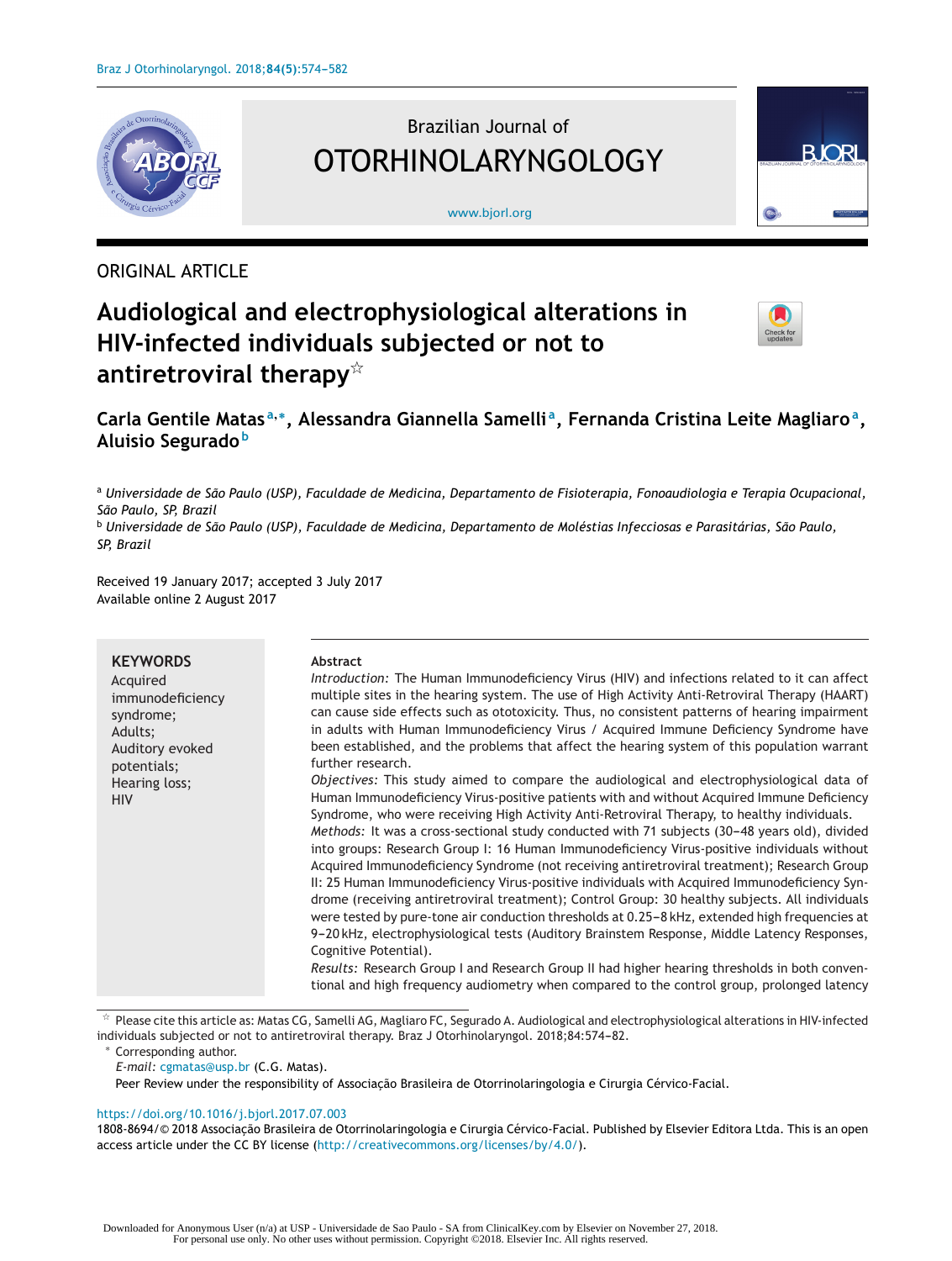of waves I, III, V and interpeak I-V in Auditory Brainstem Response and prolonged latency of P300 Cognitive Potential. Regarding Middle Latency Responses, there was a decrease in the amplitude of the Pa wave of Research Group II compared to the Research Group I.

*Conclusions:* Both groups with Human Immunodeficiency Virus had higher hearing thresholds when compared to healthy individuals (group exposed to antiretroviral treatment showed the worst hearing threshold) and seemed to have lower neuroelectric transmission speed along the auditory pathway in the brainstem, subcortical and cortical regions.

© 2018 Associação Brasileira de Otorrinolaringologia e Cirurgia Cérvico-Facial. Published by Elsevier Editora Ltda. This is an open access article under the CC BY license ([http://](http://creativecommons.org/licenses/by/4.0/) [creativecommons.org/licenses/by/4.0/](http://creativecommons.org/licenses/by/4.0/)).

#### **Alterac¸ões audiológicas e eletrofisiológicas em indivíduos infectados pelo HIV submetidos ou não à terapia antirretroviral**

#### **Resumo**

*Introdução:* O HIV e as infecções relacionadas a ele podem afetar vários locais do sistema auditivo. O uso de terapia antirretroviral altamente ativa pode causar efeitos colaterais, como ototoxicidade. Assim, não foram estabelecidos padrões consistentes de deficiência auditiva em adultos com HIV/Aids e os problemas que afetam o sistema auditivo dessa população justificam pesquisas futuras.

*Objetivos:* Este estudo teve como objetivo comparar os dados audiológicos e eletrofisiológicos de pacientes HIV positivos com e sem Aids que recebiam terapia antirretroviral altamente ativa com os de indivíduos saudáveis.

*Método:* Estudo transversal com 71 indivíduos (30-48 anos), dividido em grupos: Grupo de Pesquisa I: 16 indivíduos HIV-positivos sem Aids (não recebendo tratamento antirretroviral); Grupo de Pesquisa II: 25 indivíduos HIV-positivos com Aids (recebiam tratamento antirretroviral); Grupo Controle: 30 indivíduos saudáveis. Todos os indivíduos foram testados para limiares de condução aérea de tons puros a 0,25-8 kHz, altas frequências de 9-20 kHz, testes eletrofisiológicos (potencial evocado auditivo de tronco encefálico, potencial evocado auditivo de média latência, potencial cognitivo).

*Resultados:* Os grupos de pesquisa I e II apresentaram limiares auditivos mais elevados em audiometria convencional e nas frequências altas quando comparados com o grupo controle, latência prolongada das ondas I, III, V e interpico I-V em resposta auditiva de tronco encefálico e latência prolongada de P300. Em relação às respostas de latência média, houve uma diminuição na amplitude da onda Pa do Grupo de pesquisa II em comparação com o grupo de pesquisa I.

*Conclusões:* Ambos os grupos com HIV apresentaram limiares auditivos mais elevados quando comparados aos indivíduos saudáveis (o grupo exposto ao tratamento antirretroviral apresentou o pior limiar auditivo) e parecem ter menor velocidade de transmissão neuroelétrica ao longo da via auditiva nas regiões do tronco encefálico, subcortical e cortical.

 $© 2018 Associação Brasileira de Otorrinolaringologia e Cirurgia Cérvico-Facial. Publicado$ por Elsevier Editora Ltda. Este é um artigo Open Access sob uma licença CC BY ([http://](http://creativecommons.org/licenses/by/4.0/) [creativecommons.org/licenses/by/4.0/](http://creativecommons.org/licenses/by/4.0/)).

# **Introduction**

The human immunodeficiency virus (HIV) causes Acquired Immune Deficiency Syndrome (AIDS), the devastating pandemic that continues to affect millions of people worldwide.<sup>[1,2](#page-7-0)</sup>

HIV infection and AIDS are distinct nosological entities. Many HIV-infected individuals present a normal number of immune cells, remaining asymptomatic for long periods of time, and could not be categorized as presenting the clinical definition of AIDS. To be clinically defined as AIDS, seropositive individuals older than 13 years of age, should present a CD4+ T lymphocyte count below 350 cells per  $mm<sup>3</sup>$  (Ministério da Saúde, 1999)<sup>[3](#page-7-0)</sup> or develop at least one clinical condition that is consistent with AIDS.[4](#page-7-0)

Since the advent of new antiretroviral drugs, there was a consistent shift in the treatment of HIV infection, providing to infected individuals a delay in the disease development and improving their clinical condition, although doubts regarding the toxic action of antiretroviral drugs on both peripheral and central auditory systems.

Until the 1990s, the most common treatment performed in antiretroviral therapy was the monotherapy, that is, the use of only one drug. Due to the evolution of the treatment, the combined therapy (better known as Highly Active Antiretroviral Therapy -  $HAART$ <sup>[5,6](#page-7-0)</sup> was established, and

Potenciais auditivos

# **PALAVRAS CHAVE**

Síndrome da imunodeficiência adquirida; Adultos; evocados; Perda auditiva; HIV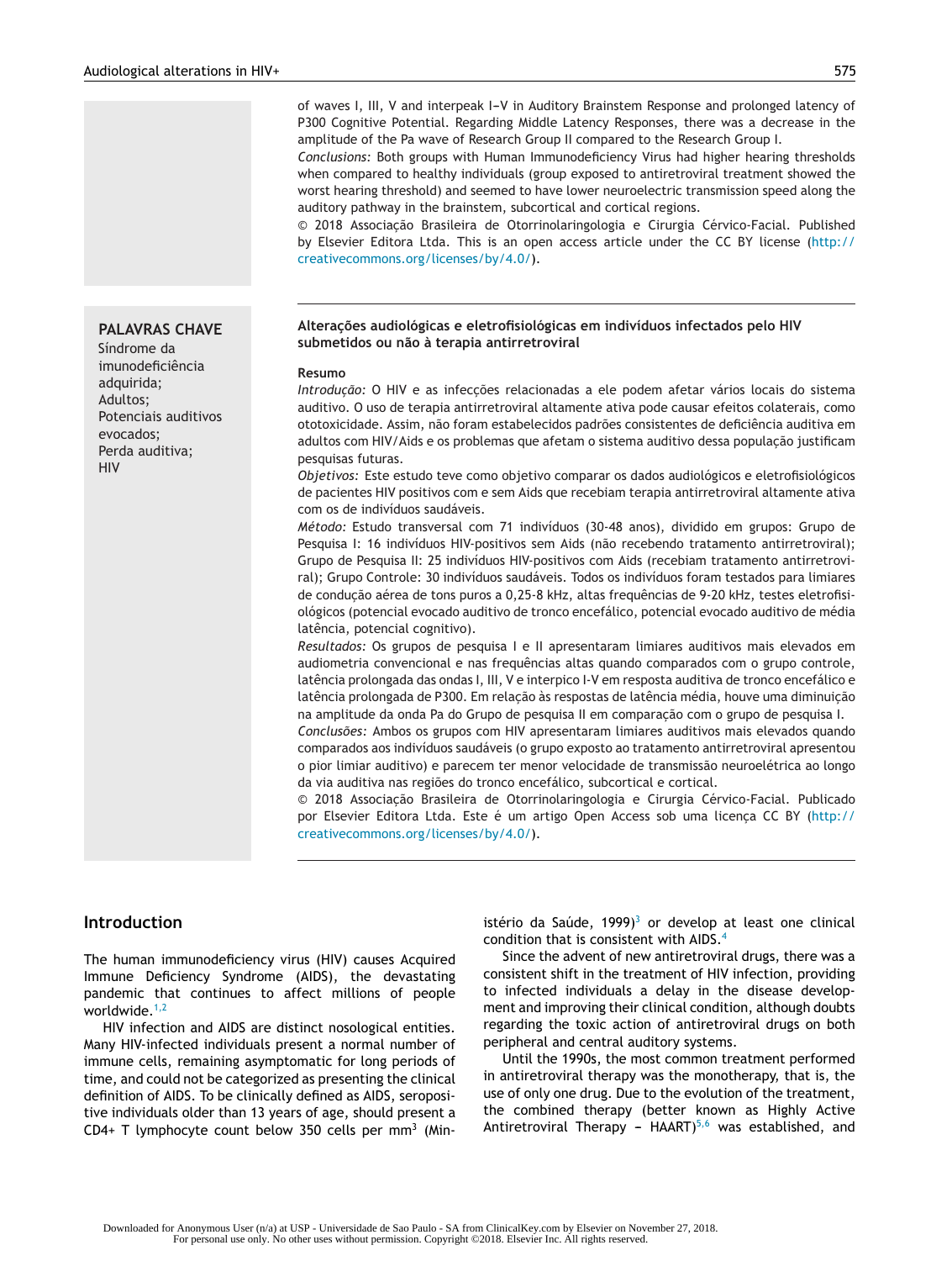showed better prognosis for patients due to the inhibition of HIV replication, thus, it increased survival indexes and, consequently, provided mortality reduction, and is currently used in the treatment of individuals with AIDS. $<sup>7</sup>$  $<sup>7</sup>$  $<sup>7</sup>$ </sup>

AIDS and the therapies developed to combat it have many side effects. Specifically, auditory and vestibular disorders afflict 5-34% of adults with [H](#page-7-0)IV/AIDS.<sup>8</sup> Hearing loss affects approximately 20-50% of patients with HIV/AIDS, and  $75%$ of adults with AIDS have some kind of hearing disorder.<sup>[9](#page-7-0)</sup>

The HIV and infections related to it can affect multiple sites in the hearing system causing observable abnormalities in patients including altered tympanograms, as well as threshold audiograms and auditory brainstem responses. Sensorineural hearing loss associated with HIV/AIDS may result from Central Nervous System (CNS) neoplasms, from ototoxic drug administration,  $6,9-14$  from the effects of HIV on the CNS or on the peripheral auditory nerve, or from opportunistic infections.[15](#page-8-0) Individuals with HIV/AIDS also often have external otitis and otitis media.<sup>[16](#page-8-0)</sup>

Despite these factors, no consistent patterns of hearing impairment in adults with HIV/AIDS have been established.<sup>[17](#page-8-0)</sup> Thus, the problems that affect the hearing system of this population warrant further research. The purpose of the present study was to compare the audiological and electrophysiological data of HIV-positive patients with and without AIDS, who were receiving HAART, to healthy individuals.

#### **Methods**

#### **Sample characteristics**

This cross-sectional, observational and descriptive study was conducted at the Laboratory for Hearing Research in Auditory Evoked Potentials of the Speech and Hearing Sciences Department of the Faculdade de Medicina da Universidade de São Paulo (FMUSP) between 2012 January and 2014 December. Research methods were approved by the Ethics Committee for Analysis of Research Projects (CAPPesq) of the Clinical Board of Hospital das Clínicas and FMUSP under protocol number 1026/04. All participants signed an informed consent form. This study had been carried out in accordance with Declaration of Helsinki.

The sample consisted of 71 individuals between the ages of 30 and 48, divided into three groups. The Research Group I (RGI) included 16 HIV-positive patients without AIDS, whose status were confirmed by serology and who had never received any antiretroviral treatment. The Research Group II (RGII) included 25 HIV-positive patients with AIDS, whose status were confirmed by serology. All patients in RGII were receiving HAART (combination therapy), consisting of at least three of the following drugs: lamivudine, zidovudine, efavirenz, didanosine, nevirapine, lopinavir-r, tenofovir, stavudine, indinavir, abacavir, amprenavir, ritonavir, and atazanavir.

Finally, the Control Group (CG) consisted of 30 healthy subjects with reported and confirmed HIV-negative status, no history of psychiatric and neurological disease, no hearing, language, or auditory processing complaints.

Individuals in the RGI and RGII were referred to the study by the House of AIDS - Zerbini Foundation (Casa da AIDS - Fundação Zerbini, São Paulo, Brazil) and the City Health Services Specialized in Sexually Transmitted Diseases (STD/AIDS) of the City of São Paulo Health Department.

Exclusion criteria for all three groups were: pure tone audiometry from moderately severe to profound hearing loss, pregnancy, presence of opportunistic infections in activity, history of otologic surgery or history of non-HIVrelated disease, presence of any cognitive impairment that could affect hearing tests results (these data were obtained in the medical records).

#### **Procedures**

Data regarding HIV infection, exposure category, as well as history of use of antiretroviral and other drugs with ototoxic potential were obtained from the medical records of patients in RGI and RGII. Interviews were conducted to assess the presence of risk indicators for hearing loss. Visual inspection of the external ear canal (Heine otoscopy) was performed to identify any possible obstructions by cerumen or foreign bodies that could interfere with the hearing tests.

Screening immittance measurements (tympanometry, acoustic reflex) were carried out with AT 235 (Interacoustic) to verify the middle ear conditions. Pure-tone air conduction thresholds at all frequencies from 0.25 to 8 kHz and in the extended high frequencies at 9, 10, 12.5, 14, 16, 18 and 20 kHz were carried out with a GSI 61 Clinical Audiometer (Grason-Stadler, Inc., Madison, WI) using standard audiometric techniques in a sound-attenuated testing room.

A classification to determine the grade of hearing loss and to classify the type of hearing loss was used: conductive, sensorineural, mixed or isolated hearing loss in high frequencies.<sup>[18,19](#page-8-0)</sup>

The electrophysiological tests (Auditory Brainstem Response - ABR; Middle Latency Responses - MLR and Cognitive Potential - P300) were carried out in an electric- and sound-attenuated testing room. Electrophysiological evaluation was made using a two-channel electroneuromyograph (Express Traveler Portable System; Biological Systems Corp., Mundelein, IL, USA). Standard Bio-logic TDH-39 phones were used to deliver the sound stimuli for the electrophysiological tests. Electrodes were placed on the forehead (Fpz), left and right mastoids (M1 and M2), and left and right temporal-parietal junctions (C3 and C4) according to the standard International Electrode System (IES). Impedance values were maintained below  $5 \, k\Omega$ .

To ABR testing, a rate of 19 clicks per second with 0.1  $\mu$ s duration was used with a filter slope of 12 dB/octave, with the high filter setup at 100 Hz and the low filter at 1500 Hz and 2000 sweeps. The stimulus was 80 dBnHL. ABR measurements were duplicated to ensure fidelity. The absolute latencies of waves I, III and V, and interpeaks I-III, III-V, I-V were analyzed.

The MLR was obtained with a monaural click presented at 70 dBnHL at a rate of 9.9 clicks per second, with a 10-300 Hz band-pass filter, for a total of 1000 stimuli. Na and Pa wave latencies and Na-Pa amplitudes were obtained contra-laterally (C3/A2, C4/A1) and ipsi-laterally (C3/A1, C4/A2).

Individuals were asked to remain with their eyes closed during the recording of Cognitive Potentials - P300, to control the eye-movement artifacts. The oddball paradigm was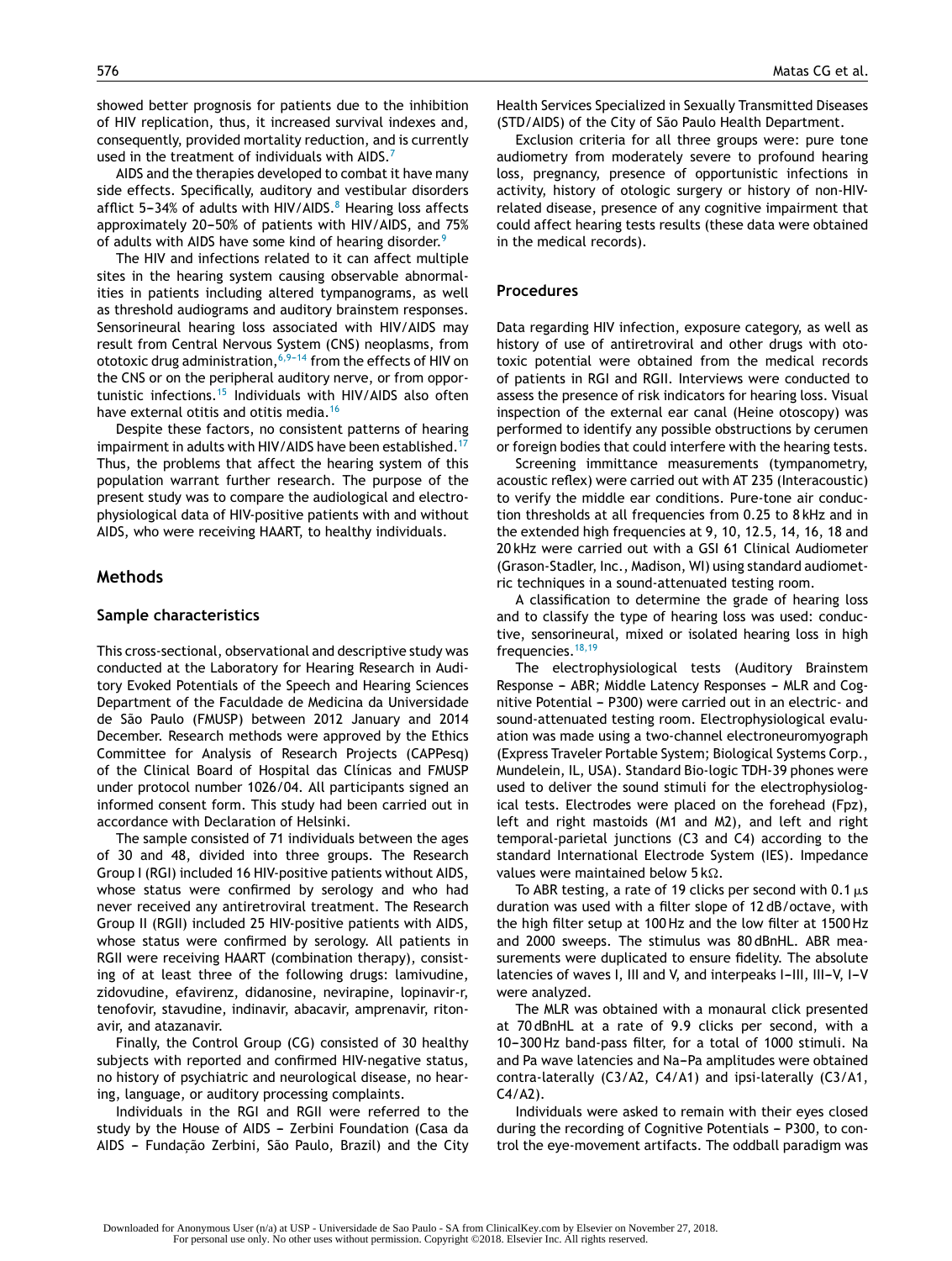<span id="page-3-0"></span>**Table 1** Descriptive analysis to gender, age, presence of hearing complaints, CD4+ T lymphocyte counts and time of HIV infection of CG, RGI and RGII.

|                                       | CG                       | RGI               | <b>RGII</b>       |
|---------------------------------------|--------------------------|-------------------|-------------------|
| Female:male                           | 14:16                    | 4:14              | 9:18              |
| Age <sup>a</sup>                      | $36.6 \pm 6.1$           | $39.4 \pm 8.1$    | $40.3 \pm 6.7$    |
| Hearing complaints (%)                | $\overline{\phantom{a}}$ | -61               | 89                |
| CD4+ T lymphocyte counts <sup>b</sup> | $\overline{\phantom{a}}$ | $585.3 \pm 242.0$ | $477.0 \pm 273.3$ |
| Time of HIV infection $c$             |                          | $86.5 \pm 57.7$   | $111.6 \pm 57.5$  |

<sup>a</sup> In years (mean  $\pm$  standard deviation).<br><sup>b</sup> Cells per mm<sup>3</sup>.

 $c$  In months.



**Figure 1** Hearing complaints (in %) in HIV-positive individuals of RGI and RGII (HL, hearing loss; T, tinnitus; D, dizziness; EF, ear fullness; E, earache; A, asymptomatic).

used in P300 recordings. This paradigm was based on distinguishing between a target stimulus repeated randomly (20% of the time) and the non-target stimulus with frequent repetition (80% of the time). Subjects were asked to count the target stimuli whenever they discriminated them. Monaural auditory stimulus was presented. Frequencies were 1000 Hz for the frequent stimulus (non-target) and 1500 Hz for the rare (target) stimulus. The stimulus was set at 75 dBnHL. A rate of 1.1 tone-burst per second was used with the low filter setup at 30 Hz and the high filter at 1 Hz and 300 sweeps. For the P300, non-target stimuli were subtracted from target stimuli and the latency was measured at the highest positive point (amplitude) from 250 to 650 ms.

Component analysis of the electrophysiological tests was performed by the lead researcher and by a second experienced researcher in the field of electrophysiology. The electrophysiological recordings were evaluated blindly; the researchers did not know about the association participant/group.

Results were sent to the care provider institutions of the individuals in RGI and RGII. In case of abnormal results,

**Table 3** Comparison of the risks of hearing loss among RGI, RGII and CG.

|                                                                        | RGI vs. CG                                       | RGII vs. CG                                        |
|------------------------------------------------------------------------|--------------------------------------------------|----------------------------------------------------|
| Rate (CG<br>$rate = 0.066$                                             | 0.25                                             | 0.44                                               |
| Risk ratio (CI)<br>Odds ratio (CI)<br>p-value (Fisher's<br>exact test) | $3.75(0.76 - 18.30)$<br>$4.66(0.75-29)$<br>0.198 | $6.6(1.61 - 27.03)$<br>$11(2.13 - 56.56)$<br>0.002 |

patients were referred for ENT evaluation and instructed to return for reassessment after three months.

Statistical analyses were conducted with ANOVA (one factor), Tukey test and Fisher's exact test. We also calculated odds ratio and descriptive measures. Initially, the left and right ears of each group were compared for each test. As no differences were found, ears were grouped and then compared. A *p*-value of 0.05 was considered significant, and was designated with an asterisk (\*).

## **Results**

Table 1 shows the distribution of gender and age in CG, RGI and RGII; hearing complaints, CD4+ T lymphocyte counts and time of HIV infection in RGI and RGII groups. There were no statistically significant differences between groups regarding gender  $(p=0.218)$ , age  $(p=0.119)$ , hearing complaints (*p* = 0.064), CD4+ T lymphocyte counts (*p* = 0.193) and time of HIV infection  $(p = 0.168)$ .

Fig. 1 shows the hearing complaints in HIV-positive individuals of RGI and RGII. The most frequent complaint was dizziness, followed by tinnitus in RGI. In RGII, the most frequent complaint was hearing loss, followed by tinnitus. No significant differences were observed among RGI and RGII

**Table 2** Absolute and relative hearing loss frequency in RGI, RGII and CG.

| Type of hearing loss |          | RGI $(n = 16)$ |          | RGII $(n = 25)$ |        | $CG (n = 30)$ |          |         |          |
|----------------------|----------|----------------|----------|-----------------|--------|---------------|----------|---------|----------|
|                      |          |                |          |                 |        |               |          |         |          |
| n(%)                 | 1(6.25%) | 3 (18.75%)     | $0(0\%)$ | 4 (16%)         | 5(20%) | 2(8%)         | $0(0\%)$ | 2(6.7%) | $0(0\%)$ |

A, conductive hearing loss; B, sensorineural hearing loss or isolated hearing loss in high frequencies; C, mixed loss.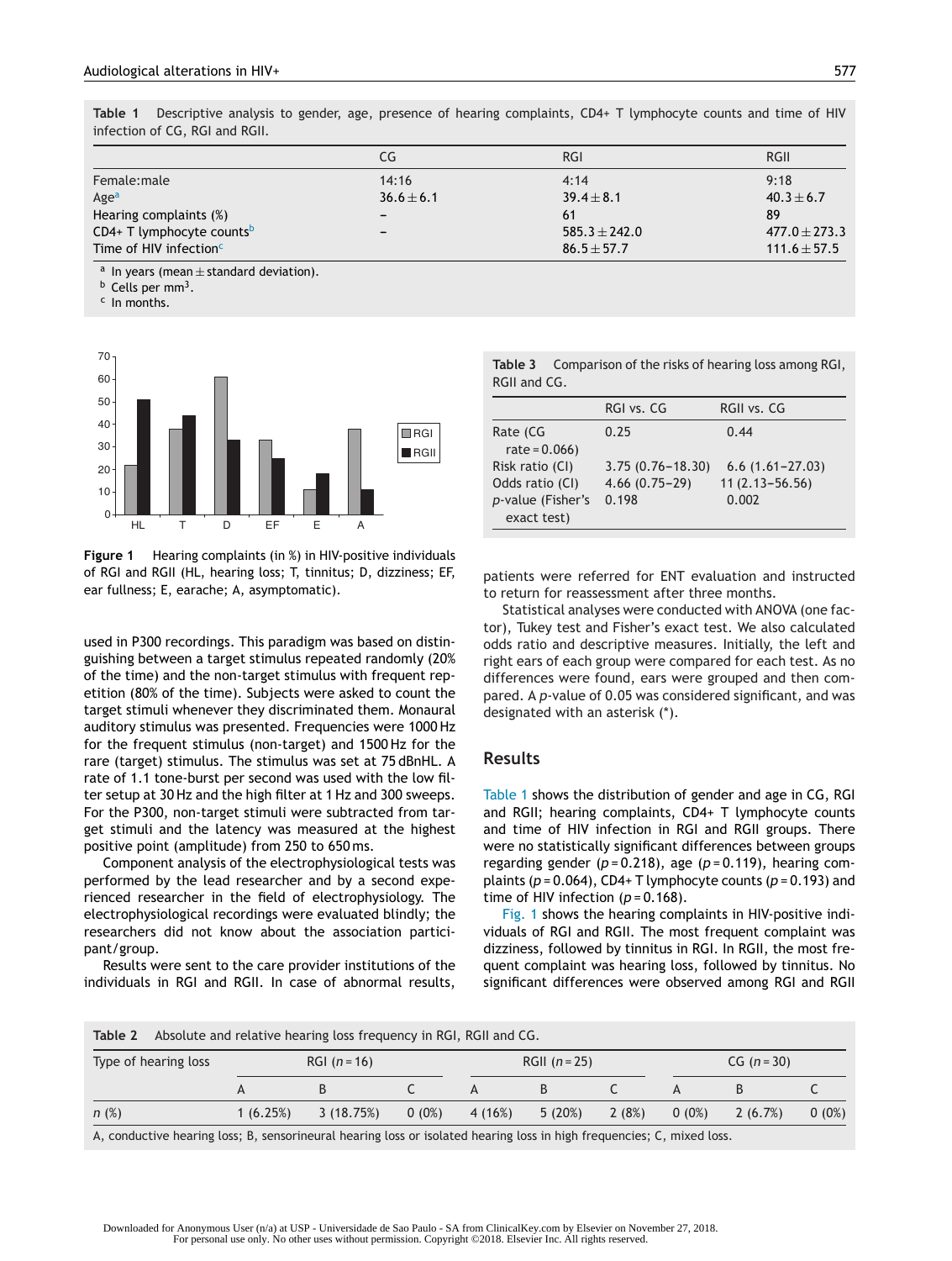<span id="page-4-0"></span>

|           |            | Mean (dBHL)    | <b>SD</b> | $p$ -value            | Tukey test                         |
|-----------|------------|----------------|-----------|-----------------------|------------------------------------|
| 250 Hz    | <b>RGI</b> | 10.15          | 11.39     | < 0.0001a             | M1 vs. M2, $p < 0.01$ <sup>a</sup> |
|           | RGII       | 25.3           | 23.69     |                       | M1 vs. M3, non-significant         |
|           | CG         | 5.5            | 4.08      |                       | M2 vs. M3, $p < 0.01^a$            |
| 500 Hz    | <b>RGI</b> | 8.28           | 9.88      | < 0.0001a             | M1 vs. M2, $p < 0.01$ <sup>a</sup> |
|           | RGII       | 22.9           | 23.34     |                       | M1 vs. M3, non-significant         |
|           | CG         | 5.16           | 3.9       |                       | M2 vs. M3, $p < 0.01$ <sup>a</sup> |
| 1000 Hz   | <b>RGI</b> | 7.34           | 9.24      | < 0.0001 <sup>a</sup> | M1 vs. M2, $p < 0.01^a$            |
|           | RGII       | 21             | 23.66     |                       | M1 vs. M3, non-significant         |
|           | CG         | 5.16           | 4.69      |                       | M2 vs. M3, $p < 0.01^a$            |
| 2000 Hz   | <b>RGI</b> | 6.09           | 11.41     | < 0.0001a             | M1 vs. M2, $p < 0.01^a$            |
|           | RGII       | 20.8           | 22.64     |                       | M1 vs. M3, non-significant         |
|           | CG         | $\overline{4}$ | 5.02      |                       | M2 vs. M3, $p < 0.01^a$            |
| 3000 Hz   | <b>RGI</b> | 9.21           | 9.25      | < 0.0001a             | M1 vs. M2, $p < 0.01$ <sup>a</sup> |
|           | RGII       | 22.6           | 21.97     |                       | M1 vs. M3, non-significant         |
|           | CG         | 3.83           | 4.25      |                       | M2 vs. M3, $p < 0.01^a$            |
| 4000 Hz   | <b>RGI</b> | 12.65          | 11.49     | < 0.0001a             | M1 vs. M2, $p < 0.01$ <sup>a</sup> |
|           | RGII       | 25.5           | 24.27     |                       | M1 vs. M3, non-significant         |
|           | CG         | 4.91           | 5.48      |                       | M2 vs. M3, $p < 0.01^a$            |
| 6000 Hz   | <b>RGI</b> | 17.34          | 12.88     | < 0.0001a             | M1 vs. M2, p < 0.01 <sup>a</sup>   |
|           | RGII       | 29.1           | 28.61     |                       | M1 vs. M3, $p < 0.05^a$            |
|           | CG         | 6.25           | 6.55      |                       | M2 vs. M3, $p < 0.01a$             |
| 8000 Hz   | <b>RGI</b> | 19.06          | 21.19     | < 0.0001a             | M1 vs. M2, non-significant         |
|           | RGII       | 27.5           | 29.19     |                       | M1 vs. M3, $p < 0.01^a$            |
|           | CG         | 5.25           | 5.85      |                       | M2 vs. M3, $p < 0.01^a$            |
| 9000 Hz   | <b>RGI</b> | 23             | 21.87     | < 0.0001a             | M1 vs. M2, non-significant         |
|           | RGII       | 32.73          | 30.24     |                       | M1 vs. M3, $p < 0.01$ <sup>a</sup> |
|           | CG         | 9.25           | 7.52      |                       | M2 vs. M3, $p < 0.01^a$            |
| 10,000 Hz | <b>RGI</b> | 20.83          | 21.77     | < 0.0001a             | M1 vs. M2, $p < 0.05^a$            |
|           | RGII       | 32.73          | 29.45     |                       | M1 vs. M3, $p < 0.05^a$            |
|           | CG         | 7.83           | 8.09      |                       | M2 vs. M3, $p < 0.01^a$            |
| 11,200 Hz | <b>RGI</b> | 24             | 23.28     | < 0.0001a             | M1 vs. M2, $p < 0.01^a$            |
|           | RGII       | 39.04          | 28.90     |                       | M1 vs. M3, $p < 0.01^a$            |
|           | CG         | 8.66           | 9.56      |                       | M2 vs. M3, $p < 0.01^a$            |
| 12,500 Hz | <b>RGI</b> | 30             | 27.32     | < 0.0001a             | M1 vs. M2, $p < 0.05^a$            |
|           | RGII       | 43.69          | 30.50     |                       | M1 vs. M3, $p < 0.01^a$            |
|           | CG         | 11.25          | 12.13     |                       | M2 vs. M3, $p < 0.01a$             |
| 14,000 Hz | <b>RGI</b> | 34.33          | 26.61     | < 0.0001 <sup>a</sup> | M1 vs. M2, $p < 0.01^a$            |
|           | RGII       | 53.69          | 24.42     |                       | M1 vs. M3, $p < 0.01^a$            |
|           | CG         | 12.5           | 14.51     |                       | M2 vs. M3, $p < 0.01a$             |
| 16,000 Hz | <b>RGI</b> | 34             | 23.64     | < 0.0001 <sup>a</sup> | M1 vs. M2, $p < 0.01a$             |
|           | RGII       | 50.59          | 14.53     |                       | M1 vs. M3, $p < 0.01^a$            |
|           | CG         | 12.91          | 14.70     |                       | M2 vs. M3, $p < 0.01^a$            |
| 18,000 Hz | <b>RGI</b> | 20.16          | 13.16     | < 0.0001 <sup>a</sup> | M1 vs. M2, $p < 0.01^a$            |
|           | RGII       | 32.38          | 8.05      |                       | M1 vs. M3, $p < 0.01^a$            |
|           | CG         | 10.16          | 9.78      |                       | M2 vs. M3, $p < 0.01^a$            |
| 20,000 Hz | RGI        | 7.85           | 7.98      | < 0.0001 <sup>a</sup> | M1 vs. M2, $p < 0.01^a$            |
|           | RGII       | 13.92          | 7.03      |                       | M1 vs. M3, $p < 0.01^a$            |
|           | CG         | 2.41           | 4.26      |                       | M2 vs. M3, $p < 0.01$ <sup>a</sup> |

SD, standard deviation; *p*-value and Tukey test compared hearing thresholds of RGI, RGII and CG.

<sup>a</sup> Indicates statistically significant *p*-value.

groups (*p* = 0.064); 61% of individuals in the RGI group and 89% of the RGII had at least one complaint of hearing.

[Table](#page-3-0) 2 shows the percentage of hearing loss type found in each group. Sensorineural represented the most common type of hearing loss in the three groups. The RGII had a higher percentage of hearing loss (44%), followed by the RGI with 25%. When RGI and RGII were compared to the CG regarding the risk of hearing loss, RGII had a risk rate and odds ratio significantly greater than RGI [\(Table](#page-3-0) 3).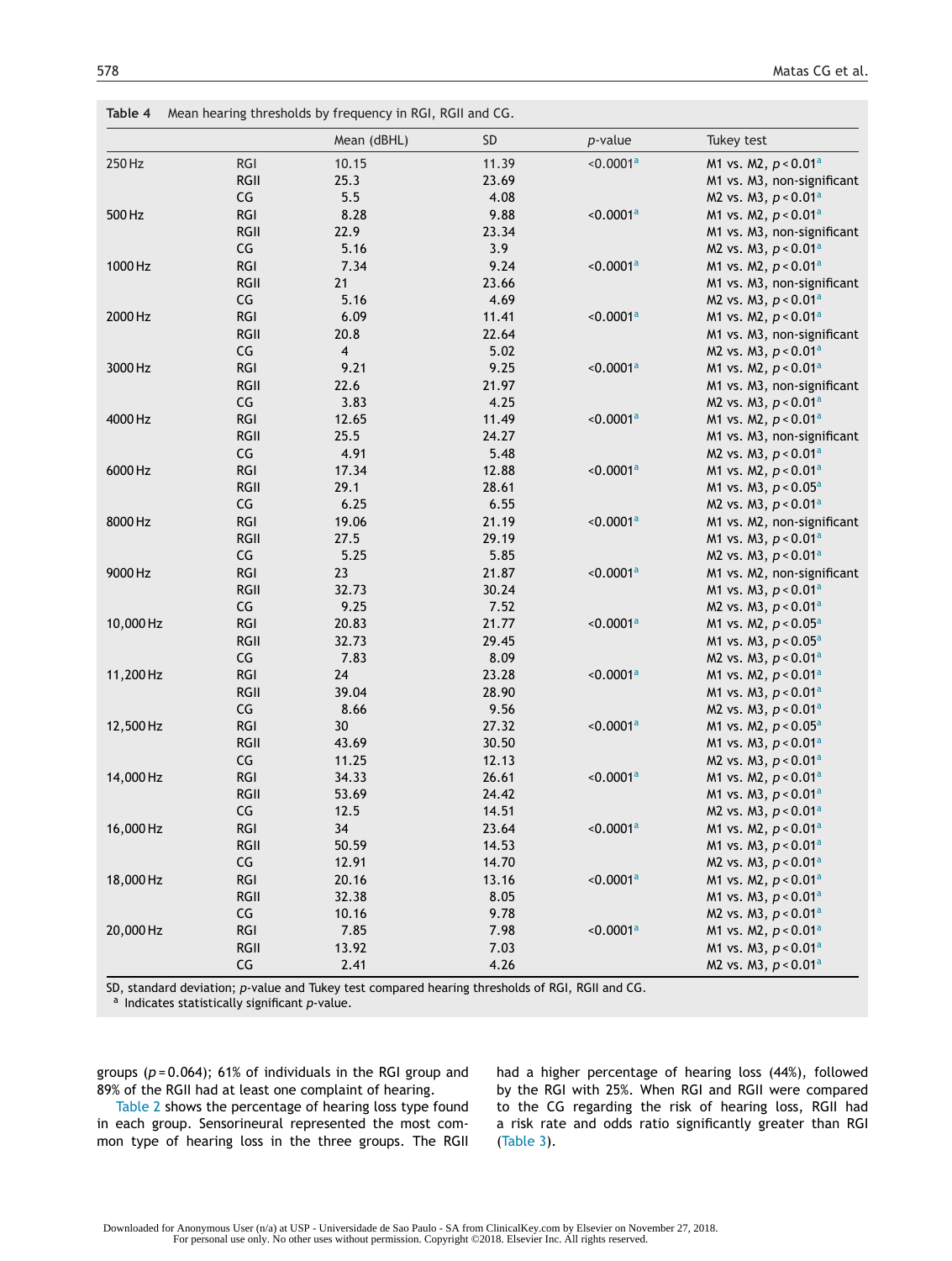Table 5 Mean latency of waves I, III and V, as well as interpeaks I-III, III-V and I-V obtained with ABR from individuals in RGI, RGII and CG.

| Latencies         |                    |                            | Wave I      |      |                            |                            | Wave III           |      | Wave V     |                       |                            |                |  |  |
|-------------------|--------------------|----------------------------|-------------|------|----------------------------|----------------------------|--------------------|------|------------|-----------------------|----------------------------|----------------|--|--|
|                   | <b>RGI</b>         | <b>RGII</b>                | CG          |      | <b>RGI</b>                 | <b>RGII</b>                | CG                 |      | <b>RGI</b> | <b>RGII</b>           | CG                         |                |  |  |
| Mean (ms)         | 1.82               | 1.73                       | 1.55        |      | 3.87                       | 3.93                       | 3.74               |      | 5.89       | 5.94                  | 5.67                       |                |  |  |
| SD.               | 0.52               | 0.39                       | 0.10        |      | 0.30                       | 0.51                       | 0.15               |      | 0.33       | 0.58                  | 0.16                       |                |  |  |
| <i>p</i> -value   | 0.001 <sup>a</sup> |                            |             |      |                            | 0.018 <sup>a</sup>         |                    |      |            |                       | 0.001 <sup>a</sup>         |                |  |  |
| Tukey test        |                    | M1 vs. M2, non-significant |             |      |                            | M1 vs. M2, non-significant |                    |      |            |                       | M1 vs. M2, non-significant |                |  |  |
|                   |                    | M1 vs. M3 $p < 0.01$       |             |      |                            | M1 vs. M3, non-significant |                    |      |            | M1 vs. M3, $p < 0.05$ |                            |                |  |  |
|                   |                    | M2 vs. M3 $p < 0.05$       |             |      |                            | M2 vs. M3, $p < 0.05$      |                    |      |            |                       | M2 vs. M3, $p < 0.01$      |                |  |  |
| <b>Interpeaks</b> | $I$ -III           |                            |             |      | $I-V$                      |                            |                    |      | $III - V$  |                       |                            |                |  |  |
|                   | <b>RGI</b>         |                            | <b>RGII</b> | CG   | <b>RGI</b>                 |                            | <b>RGII</b>        | CG   |            | <b>RGI</b>            | <b>RGII</b>                | CG             |  |  |
| Mean (ms)         | 2.29               |                            | 2.23        | 2.19 | 4.39                       |                            | 4.33               | 4.05 |            | 2.01                  | 2.09                       | $\overline{2}$ |  |  |
| SD.               | 0.38               |                            | 0.31        | 0.12 | 0.62                       |                            | 0.62               | 0.41 |            | 0.14                  | 0.38                       | 0.41           |  |  |
| <i>p</i> -value   |                    |                            | 0.265       |      |                            |                            | 0.005 <sup>a</sup> |      |            |                       | 0.400                      |                |  |  |
| Tukey test        |                    |                            |             |      | M1 vs. M2, non-significant |                            |                    |      |            |                       |                            |                |  |  |
|                   |                    |                            |             |      | M1 vs. M3, $p < 0.01$      |                            |                    |      |            |                       |                            |                |  |  |
|                   |                    |                            |             |      | M2 vs. M3, non-significant |                            |                    |      |            |                       |                            |                |  |  |

SD, standard deviation; *p*-value and Tukey test compared latencies of RGI, RGII and CG. <sup>a</sup> Indicates statistically significant *p*-value.

The average hearing thresholds in conventional and high frequency audiometry were lower for CG than observed in the other two groups [\(Table](#page-4-0) 4). The differences in hearing thresholds between CG and RGII were statistically significant for all evaluated frequencies. Comparison between CG and RGI showed differences in threshold that were significant and starting at a frequency of 6 kHz. In the comparison between RGI and RGII, significant differences were not found only for the frequencies of 8 and 9 kHz.

Table 5 compares ABR components in the three groups. The CG displayed the shorter latencies, and significant differences among groups were detected for waves I, III and V and for interpeak interval I-V. Regarding medium-latency components, significant differences in latency and amplitude were found for Na and Pa waves only for the electrode positioned at C3 ([Table](#page-6-0) 6). Finally, [Table](#page-6-0) 6 indicates also that, regarding the P3 wave, CG had shorter latency then RGI and RGII, which were similar to each other.

## **Discussion**

The frequent occurrence of hearing abnormalities in individuals with HIV/AIDS has been long known,  $20,21$  and many potential targets have been reported, from the middle ear to the central nervous auditory system. However, a discernible pattern has not been found, nor has a primary pathology that may result in hearing impairment.<sup>[17](#page-8-0)</sup> Thus, the present study focused on these issues by simultaneously assessing the peripheral and central auditory pathway in individuals with HIV/AIDS, subjected or not to HAART, and in healthy individuals.

Regarding hearing complaints, no significant differences were observed among RGI and RGII groups; 61% of individuals in the RGI group and 89% of the RGII had at least one complaint of hearing. Several studies reported an association between HIV infection and signs/symptoms neurotological. Individuals with AIDS often have hearing complaints, because the ENT manifestations are common at any stage of the disease, leading to specific symptoms such as hearing loss, tinnitus, dizziness and ear fullness,  $13,14,20-22$  which also were observed in the present study.

Sensorineural hearing loss represented the most common type in the three groups, which is in agreement with previ-ous studies.<sup>[9](#page-7-0)</sup> The RGII displayed the highest percentage loss (44%), followed by RGI (25%). These findings agree with pre-vious work showing losses between 21% and 49%.<sup>[23](#page-8-0)</sup> It is worth mentioning that these losses may vary depending on the criteria adopted for hearing loss and the age range included in each study. $9,15,17$ 

We also observed an increased risk for hearing loss in RGII. We found a risk ratio of 6.6 for RGII, almost double the one found for RGI (3.75). The odds ratio for the presence of hearing loss was 11 for RGII and 4.66 for RGI in comparison with the CG. These finding agree with a previous work showing that HIV-positive individuals subjected to HAART had higher odds ratio for hearing loss than healthy individuals. However, these authors did not make comparisons with HIV-positive individuals who did not receive HAART. Our results contrast with those reported previously<sup>[16](#page-8-0)</sup> that found a weak positive association between HIV status and poor cochlear function, with an odds ratio slightly higher than one. However, this previous work relied on a different technique (otoacoustic emissions) and did not separate individuals regarding their HAART status.

The CG had lower hearing thresholds than the other two groups, and RGI had lower thresholds than RGII with significant differences in a majority of the frequencies tested. These findings suggest the existence of mechanisms that underlie the worsening of hearing thresholds in the two groups of patients with HIV/AIDS: viral presence in the cochlea previously $24$ ; a combination of HIV with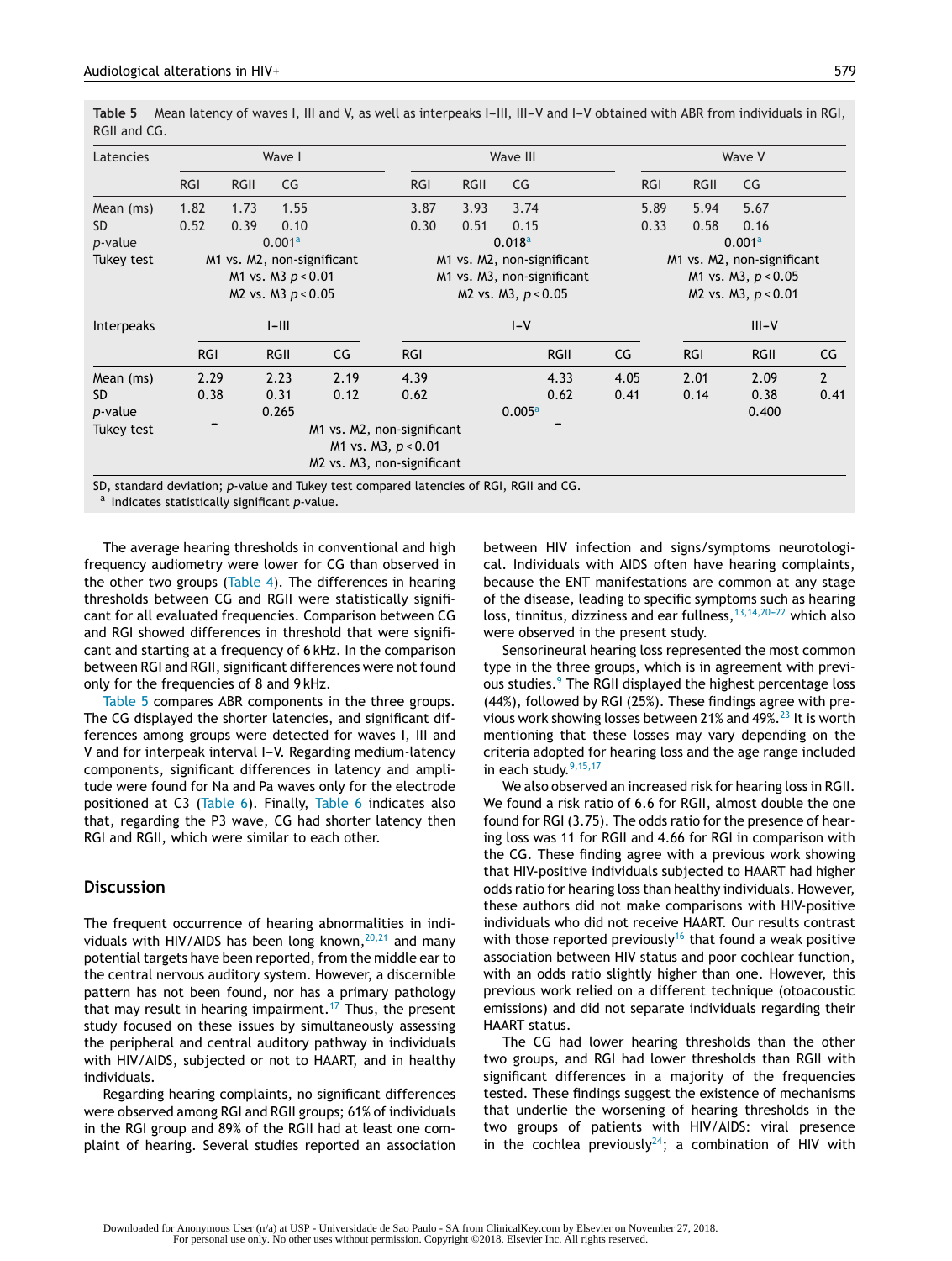| Latencies        |            |                                                          | Na (C3)                    |             |                     |      | Pa (C3)                    |             |                            | Na (C4) |       |                | Pa $(C4)$          |       |
|------------------|------------|----------------------------------------------------------|----------------------------|-------------|---------------------|------|----------------------------|-------------|----------------------------|---------|-------|----------------|--------------------|-------|
|                  | <b>RGI</b> | RGII                                                     | CG                         |             | <b>RGI</b>          | RGII | CG                         |             | <b>RGI</b>                 | RGII    | CG    | <b>RGI</b>     | <b>RGII</b>        | CG    |
| Mean (ms)        | 21.37      |                                                          | 21.50 19.26                |             | 35.03               |      | 32.35 34.12                |             | 19.73                      | 20.96   | 19.58 | 32.37          | 32.13              | 34.33 |
| <b>SD</b>        | 4.04       | 6.21 3.06                                                |                            |             | 4.81                |      | $6.45$ 3.15                |             | 1.95                       | 6.21    | 3.91  | 4.39           | 6.97               | 3.62  |
| p-value          |            |                                                          | 0.022 <sup>a</sup>         |             |                     |      | 0.039a                     |             |                            | 0.255   |       |                | 0.059 <sup>b</sup> |       |
| Tukey test       |            |                                                          | M1 vs. M2, non-significant |             |                     |      | M1 vs. M2, p < 0.05        |             |                            |         |       |                |                    |       |
|                  |            | M1 vs. M3, non-significant<br>M1 vs. M3, non-significant |                            |             |                     |      |                            |             |                            |         |       |                |                    |       |
|                  |            |                                                          | M2 vs. M3, non-significant |             |                     |      | M2 vs. M3, non-significant |             |                            |         |       |                |                    |       |
| Amplitudes       |            |                                                          |                            |             | C <sub>3</sub>      |      |                            |             |                            |         |       | C <sub>4</sub> |                    |       |
|                  |            | <b>RGI</b>                                               |                            | <b>RGII</b> |                     | CG   |                            |             |                            | RGI     |       | RGII           |                    | CG    |
| Mean $(\mu \nu)$ |            | 3.50                                                     |                            | 1.59        |                     | 2.31 |                            |             |                            | 1.78    |       | 1.66           |                    | 2.04  |
| <b>SD</b>        |            | 3.01                                                     |                            | 1.38        |                     |      | 2.70                       |             |                            | 1.28    |       | 1.14           |                    | 1.92  |
| p-value          |            |                                                          |                            |             | 0.002a              |      |                            |             |                            |         |       | 0.421          |                    |       |
| Tukey test       |            |                                                          |                            |             | M1 vs. M2, p < 0.01 |      |                            |             |                            |         |       |                |                    |       |
|                  |            | M1 vs. M3, non-significant                               |                            |             |                     |      |                            |             |                            |         |       |                |                    |       |
|                  |            | M2 vs. M3, non-significant                               |                            |             |                     |      |                            |             |                            |         |       |                |                    |       |
| Latencies        |            |                                                          |                            |             | P300                |      |                            |             |                            |         |       |                |                    |       |
|                  |            |                                                          |                            | <b>RGI</b>  |                     |      |                            | <b>RGII</b> |                            |         |       |                | CG                 |       |
| Mean (ms)        |            |                                                          |                            | 337.5       |                     |      |                            |             | 331.6                      |         |       |                | 313.23             |       |
| <b>SD</b>        |            |                                                          |                            | 28.12       |                     |      |                            |             | 42.98                      |         |       |                | 30.06              |       |
| p-value          |            |                                                          |                            |             |                     |      |                            |             | 0.002a                     |         |       |                |                    |       |
| Tukey test       |            |                                                          |                            |             |                     |      |                            |             | M1 vs. M2, non-significant |         |       |                |                    |       |
|                  |            |                                                          |                            |             |                     |      |                            |             | M1 vs. M3, p < 0.01        |         |       |                |                    |       |
|                  |            |                                                          |                            |             |                     |      |                            |             | M2 vs. M3, p < 0.05        |         |       |                |                    |       |

<span id="page-6-0"></span>**Table 6** Mean latencies and amplitudes of Na and Pa waves for MLR and mean latencies for P300 waves in RGI, RGII and CG.

SD, standard deviation; *p*-value and Tukey test compared latencies of RGI, RGII and CG.

<sup>a</sup> Indicates statistically significant *p*-value.

b Indicates marginal statistical significance. Na waves obtained with C3 and C4 electrode positions and Pa with C3 and C4 electrode positions. Na-Pa amplitude obtained with C3 and C4 electrode positions.

opportunistic infections; and/or the effects ototoxic therapeutic agents.[2,9,15,17](#page-7-0) Specifically in RGII (individuals with AIDS), these mechanisms may act in synergy, whereas the non-drug administration of HAART in the RGI suggests the absence of the effects of ototoxic drugs specific to AIDS. This hypothesis is supported by work using HEI-OC1 cells that evaluated the ototoxic potential of 14 anti-HIV agents, a majority of which was used by RGII patients.<sup>[6](#page-7-0)</sup> In this previous study, the authors suggest that many of these drugs, used as antiretroviral agents, may have deleterious effects for the auditory system of patients and further research is under way to validate this idea.

It is worth noting that sensorineural hearing loss more often affects patients with severe HIV infection.<sup>[22](#page-8-0)</sup> This fact may also explain why RGI individuals, who were not on HAART and likely had less severe infections than RGII, had less intense hearing problems.

Regarding ABR, the CG had shorter latencies than RGI and RGII, which were similar between them. Other previous studies have compared the ABR of HIV-positive patients and controls. $25-31$  Results from these reports included latency delays of one or more waves, and increased latencies of one or more interval interpeaks, all of which agree with the present study.

HIV can affect the subcortical and cortical areas of the CNS, and the ABR-generating system depends on the temporal synchronization of neuronal activity. Thus, the central conduction of auditory information in patients with various degrees of HIV infection may be affected, which can generate changes to ABR waves, often causing increased latencies of waves III and V, whereas waves I and II maintain normal absolute latencies.<sup>[32](#page-8-0)</sup>

Regarding ABR in individuals with HIV/AIDS, these results indicate the usefulness of this procedure for the detection of early signs of neurodegeneration in this population, and in monitoring how fast lesions evolve.<sup>[25,28](#page-8-0)</sup> These findings also emphasize the role of immunosuppression in the development of neural abnormalities involving the brainstem auditory pathway during the course of disease.  $26$ 

Regarding MLR, we observed significant differences in latency and amplitude of Na and Pa waves with the electrode positioned at C3. In two other studies using MLR in HIV/AIDS patients, one found a tendency toward the increase in latency and reduction in amplitude of the PA wave,  $33$  whereas the other found ear and electrode effects happening concomitantly.<sup>[31](#page-8-0)</sup> The two studies suggested that auditory information was impaired in cortical and subcortical regions, reinforcing the need for the detailed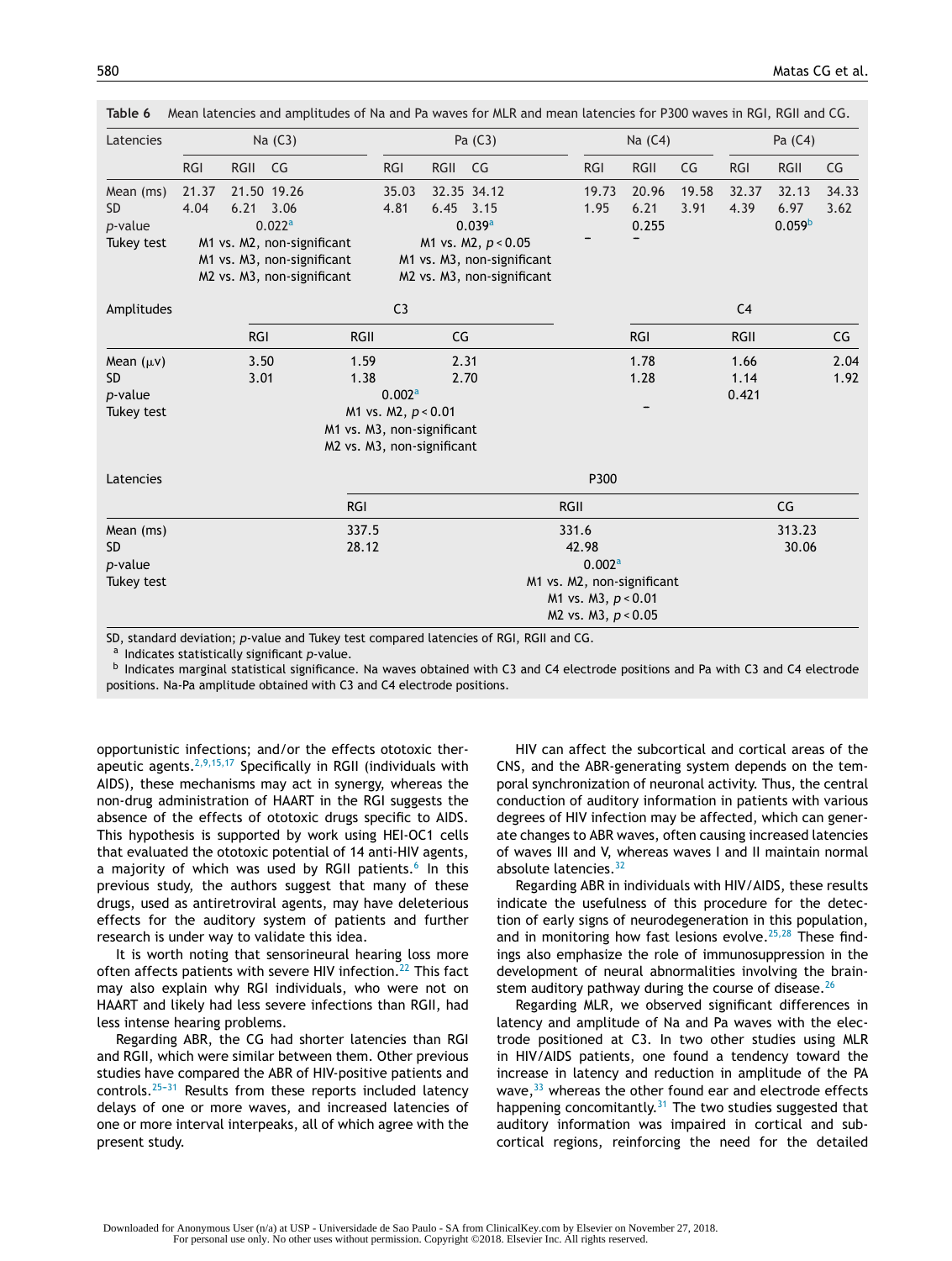<span id="page-7-0"></span>investigation of auditory function in individuals with HIV/AIDS.

This result may be explained by the fact that the first CNS alteration in this population includes subcortical demyelination, even before clinical neurological manifestations are present.<sup>[34](#page-8-0)</sup> Along the same line, other work suggested that HIV affects subcortical and cortical CNS areas, which are crucial for the integrity of MLR wave generation, thus explaining abnormalities. $32$  Nevertheless, studies that assess the MLR of HIV-positive individuals remain scant, as most research utilizes ABR and P300.

Concerning P300, we found significant differences among the three groups for the P3 wave, with shorter latencies the CG and no differences between RGI and RGII. Previous studies have used long latency auditory evoked potentials to assess the central auditory pathway of individuals with  $HIV/AIDS.$ <sup>31,33,35-39</sup> All of these studies reported alterations, mainly an increase in latency or reduction of amplitude of the waves N1, P2 and/or P3, in the comparison with healthy subjects. These findings may be associated with impaired cognition, a problem that may be present in AIDS patients.[35,37](#page-8-0) Other authors added that P300 provides an early indicator of cognitive deficits in seropositive patients, for whom reduced amplitude suggests lower attention, and longer latency a slower processing of information.  $38,39$ 

The novel approach of the present study was to simultaneously evaluate the peripheral and central auditory pathways of HIV-positive individuals subjected or not to HAART, and to compare them to healthy individuals. Our findings suggest that HIV-positive individuals may develop alterations of the peripheral and central auditory systems that may result from direct viral action, from the presence of opportunistic infections, and/or from the use of ototoxic drugs.

## **Limitations**

Regarding the number of individuals, it is worth mentioning that some challenges were found to enlarge the sample, especially in relation to the referral of the RGI individuals, once the HIV positive population who do not underwent antiretroviral treatment is scarce. For this reason, it was not possible to achieve the same number of individuals in the RGII.

Specifically concerning RGII, since each patient received at least three medications among those available for HAART, it was not possible to obtain a homogeneous sample as to the type of medication used.

# **Conclusions**

HIV-positive patients with and without AIDS, who were receiving HAART, when compared to healthy individuals, presented:

- Elevated hearing thresholds in behavioral hearing evaluations (Conventional Tonal Audiometry and High Frequency Audiometry), where the group subjected to HAART had the highest thresholds.
- Longer latencies regarding waves I, III and V as well as interpeak I-V for ABR, suggesting lower speeds

of neuroelectric impulse transmission throughout the brainstem auditory pathway.

- Longer P300 latency, suggesting reduced processing speed of auditory information in cortical regions.
- A reduction in the amplitude of the Pa wave in MLR in the comparison of RGII with RGI, suggesting alterations to the auditory pathway in cortical and subcortical regions.

## **Conflicts of interest**

The authors declare no conflicts of interest.

#### **Acknowledgments**

This work was supported by FAPESP (Foundation for Research Support of the State of São Paulo) under Grant Number 55156-9, 2010.

Thesis presented to Faculdade de Medicina da Universidade de São Paulo, in fulfillment for the title of Full Professor in the Department of Physical Therapy, Speech and Hearing Sciences and Occupational Therapy (Speech and Hearing Sciences Course), 2011.

#### **References**

- 1. [UNAIDS.](http://refhub.elsevier.com/S1808-8694(17)30117-9/sbref0200) [Global](http://refhub.elsevier.com/S1808-8694(17)30117-9/sbref0200) [report:](http://refhub.elsevier.com/S1808-8694(17)30117-9/sbref0200) [UNAIDS](http://refhub.elsevier.com/S1808-8694(17)30117-9/sbref0200) [report](http://refhub.elsevier.com/S1808-8694(17)30117-9/sbref0200) [on](http://refhub.elsevier.com/S1808-8694(17)30117-9/sbref0200) [the](http://refhub.elsevier.com/S1808-8694(17)30117-9/sbref0200) [global](http://refhub.elsevier.com/S1808-8694(17)30117-9/sbref0200) [AIDS](http://refhub.elsevier.com/S1808-8694(17)30117-9/sbref0200) [epi](http://refhub.elsevier.com/S1808-8694(17)30117-9/sbref0200)[demic;](http://refhub.elsevier.com/S1808-8694(17)30117-9/sbref0200) [2010.](http://refhub.elsevier.com/S1808-8694(17)30117-9/sbref0200)
- 2. [Van](http://refhub.elsevier.com/S1808-8694(17)30117-9/sbref0205) [der](http://refhub.elsevier.com/S1808-8694(17)30117-9/sbref0205) [Westhuizen](http://refhub.elsevier.com/S1808-8694(17)30117-9/sbref0205) [Y,](http://refhub.elsevier.com/S1808-8694(17)30117-9/sbref0205) [Swanepoel](http://refhub.elsevier.com/S1808-8694(17)30117-9/sbref0205) [DW,](http://refhub.elsevier.com/S1808-8694(17)30117-9/sbref0205) [Heinze](http://refhub.elsevier.com/S1808-8694(17)30117-9/sbref0205) [B,](http://refhub.elsevier.com/S1808-8694(17)30117-9/sbref0205) [Hofmeyr](http://refhub.elsevier.com/S1808-8694(17)30117-9/sbref0205) [LM.](http://refhub.elsevier.com/S1808-8694(17)30117-9/sbref0205) [Auditory](http://refhub.elsevier.com/S1808-8694(17)30117-9/sbref0205) [and](http://refhub.elsevier.com/S1808-8694(17)30117-9/sbref0205) [otological](http://refhub.elsevier.com/S1808-8694(17)30117-9/sbref0205) [manifestations](http://refhub.elsevier.com/S1808-8694(17)30117-9/sbref0205) [in](http://refhub.elsevier.com/S1808-8694(17)30117-9/sbref0205) [adults](http://refhub.elsevier.com/S1808-8694(17)30117-9/sbref0205) [with](http://refhub.elsevier.com/S1808-8694(17)30117-9/sbref0205) [HIV/AIDS.](http://refhub.elsevier.com/S1808-8694(17)30117-9/sbref0205) [Int](http://refhub.elsevier.com/S1808-8694(17)30117-9/sbref0205) [J](http://refhub.elsevier.com/S1808-8694(17)30117-9/sbref0205) [Audiol.](http://refhub.elsevier.com/S1808-8694(17)30117-9/sbref0205) [2013;52:37](http://refhub.elsevier.com/S1808-8694(17)30117-9/sbref0205)-[43.](http://refhub.elsevier.com/S1808-8694(17)30117-9/sbref0205)
- 3. [Brasil.](http://refhub.elsevier.com/S1808-8694(17)30117-9/sbref0210) [Ministério](http://refhub.elsevier.com/S1808-8694(17)30117-9/sbref0210) [da](http://refhub.elsevier.com/S1808-8694(17)30117-9/sbref0210) [Saúde.](http://refhub.elsevier.com/S1808-8694(17)30117-9/sbref0210) Coordenação [Nacional](http://refhub.elsevier.com/S1808-8694(17)30117-9/sbref0210) [DST/AIDS.](http://refhub.elsevier.com/S1808-8694(17)30117-9/sbref0210) [Revisão](http://refhub.elsevier.com/S1808-8694(17)30117-9/sbref0210) [da](http://refhub.elsevier.com/S1808-8694(17)30117-9/sbref0210) definição [nacional](http://refhub.elsevier.com/S1808-8694(17)30117-9/sbref0210) [de](http://refhub.elsevier.com/S1808-8694(17)30117-9/sbref0210) [caso](http://refhub.elsevier.com/S1808-8694(17)30117-9/sbref0210) de [AIDS](http://refhub.elsevier.com/S1808-8694(17)30117-9/sbref0210) [em](http://refhub.elsevier.com/S1808-8694(17)30117-9/sbref0210) [indivíduos](http://refhub.elsevier.com/S1808-8694(17)30117-9/sbref0210) [com](http://refhub.elsevier.com/S1808-8694(17)30117-9/sbref0210) [13](http://refhub.elsevier.com/S1808-8694(17)30117-9/sbref0210) [anos](http://refhub.elsevier.com/S1808-8694(17)30117-9/sbref0210) [de](http://refhub.elsevier.com/S1808-8694(17)30117-9/sbref0210) [idade](http://refhub.elsevier.com/S1808-8694(17)30117-9/sbref0210) [ou](http://refhub.elsevier.com/S1808-8694(17)30117-9/sbref0210) [mais,](http://refhub.elsevier.com/S1808-8694(17)30117-9/sbref0210) [para](http://refhub.elsevier.com/S1808-8694(17)30117-9/sbref0210) [fins](http://refhub.elsevier.com/S1808-8694(17)30117-9/sbref0210) [de](http://refhub.elsevier.com/S1808-8694(17)30117-9/sbref0210) [vigilância](http://refhub.elsevier.com/S1808-8694(17)30117-9/sbref0210) [epidemiológica.](http://refhub.elsevier.com/S1808-8694(17)30117-9/sbref0210) [J](http://refhub.elsevier.com/S1808-8694(17)30117-9/sbref0210) [Bras](http://refhub.elsevier.com/S1808-8694(17)30117-9/sbref0210) Doenças [Sex](http://refhub.elsevier.com/S1808-8694(17)30117-9/sbref0210) [Transm.](http://refhub.elsevier.com/S1808-8694(17)30117-9/sbref0210) [1999;11:31](http://refhub.elsevier.com/S1808-8694(17)30117-9/sbref0210)-[7.](http://refhub.elsevier.com/S1808-8694(17)30117-9/sbref0210)
- 4. [Wilkin](http://refhub.elsevier.com/S1808-8694(17)30117-9/sbref0215) [TJ,](http://refhub.elsevier.com/S1808-8694(17)30117-9/sbref0215) [Gulick](http://refhub.elsevier.com/S1808-8694(17)30117-9/sbref0215) [RM.](http://refhub.elsevier.com/S1808-8694(17)30117-9/sbref0215) [When](http://refhub.elsevier.com/S1808-8694(17)30117-9/sbref0215) [to](http://refhub.elsevier.com/S1808-8694(17)30117-9/sbref0215) [start](http://refhub.elsevier.com/S1808-8694(17)30117-9/sbref0215) [antiretroviral](http://refhub.elsevier.com/S1808-8694(17)30117-9/sbref0215) [therapy?](http://refhub.elsevier.com/S1808-8694(17)30117-9/sbref0215) [Clin](http://refhub.elsevier.com/S1808-8694(17)30117-9/sbref0215) [Infect](http://refhub.elsevier.com/S1808-8694(17)30117-9/sbref0215) [Dis.](http://refhub.elsevier.com/S1808-8694(17)30117-9/sbref0215) 2008;47:1580-6.
- 5. [Dournon](http://refhub.elsevier.com/S1808-8694(17)30117-9/sbref0220) [E,](http://refhub.elsevier.com/S1808-8694(17)30117-9/sbref0220) [Matheron](http://refhub.elsevier.com/S1808-8694(17)30117-9/sbref0220) [S,](http://refhub.elsevier.com/S1808-8694(17)30117-9/sbref0220) [Rozenbaum](http://refhub.elsevier.com/S1808-8694(17)30117-9/sbref0220) [W,](http://refhub.elsevier.com/S1808-8694(17)30117-9/sbref0220) [Gharakhanian](http://refhub.elsevier.com/S1808-8694(17)30117-9/sbref0220) [S,](http://refhub.elsevier.com/S1808-8694(17)30117-9/sbref0220) [Michon](http://refhub.elsevier.com/S1808-8694(17)30117-9/sbref0220) [C,](http://refhub.elsevier.com/S1808-8694(17)30117-9/sbref0220) [Girard](http://refhub.elsevier.com/S1808-8694(17)30117-9/sbref0220) [PM,](http://refhub.elsevier.com/S1808-8694(17)30117-9/sbref0220) [et](http://refhub.elsevier.com/S1808-8694(17)30117-9/sbref0220) [al.](http://refhub.elsevier.com/S1808-8694(17)30117-9/sbref0220) [Effects](http://refhub.elsevier.com/S1808-8694(17)30117-9/sbref0220) [of](http://refhub.elsevier.com/S1808-8694(17)30117-9/sbref0220) [zidovudine](http://refhub.elsevier.com/S1808-8694(17)30117-9/sbref0220) [in](http://refhub.elsevier.com/S1808-8694(17)30117-9/sbref0220) [365](http://refhub.elsevier.com/S1808-8694(17)30117-9/sbref0220) [consec](http://refhub.elsevier.com/S1808-8694(17)30117-9/sbref0220)[utive](http://refhub.elsevier.com/S1808-8694(17)30117-9/sbref0220) [patients](http://refhub.elsevier.com/S1808-8694(17)30117-9/sbref0220) [with](http://refhub.elsevier.com/S1808-8694(17)30117-9/sbref0220) [AIDS](http://refhub.elsevier.com/S1808-8694(17)30117-9/sbref0220) [or](http://refhub.elsevier.com/S1808-8694(17)30117-9/sbref0220) [AIDS-related](http://refhub.elsevier.com/S1808-8694(17)30117-9/sbref0220) [complex.](http://refhub.elsevier.com/S1808-8694(17)30117-9/sbref0220) [Lancet.](http://refhub.elsevier.com/S1808-8694(17)30117-9/sbref0220) 1988:2:1297-302.
- 6. [Thein](http://refhub.elsevier.com/S1808-8694(17)30117-9/sbref0225) [P,](http://refhub.elsevier.com/S1808-8694(17)30117-9/sbref0225) [Kalinec](http://refhub.elsevier.com/S1808-8694(17)30117-9/sbref0225) [GM,](http://refhub.elsevier.com/S1808-8694(17)30117-9/sbref0225) [Park](http://refhub.elsevier.com/S1808-8694(17)30117-9/sbref0225) [C,](http://refhub.elsevier.com/S1808-8694(17)30117-9/sbref0225) [Kalinec](http://refhub.elsevier.com/S1808-8694(17)30117-9/sbref0225) [F.](http://refhub.elsevier.com/S1808-8694(17)30117-9/sbref0225) [Invitro](http://refhub.elsevier.com/S1808-8694(17)30117-9/sbref0225) [assessment](http://refhub.elsevier.com/S1808-8694(17)30117-9/sbref0225) [of](http://refhub.elsevier.com/S1808-8694(17)30117-9/sbref0225) [antiretroviral](http://refhub.elsevier.com/S1808-8694(17)30117-9/sbref0225) [drugs](http://refhub.elsevier.com/S1808-8694(17)30117-9/sbref0225) [demonstrates](http://refhub.elsevier.com/S1808-8694(17)30117-9/sbref0225) [potential](http://refhub.elsevier.com/S1808-8694(17)30117-9/sbref0225) [for](http://refhub.elsevier.com/S1808-8694(17)30117-9/sbref0225) [ototoxicity.](http://refhub.elsevier.com/S1808-8694(17)30117-9/sbref0225) [Hear](http://refhub.elsevier.com/S1808-8694(17)30117-9/sbref0225) [Res.](http://refhub.elsevier.com/S1808-8694(17)30117-9/sbref0225) 2014;310:27-35.
- 7. [Reis](http://refhub.elsevier.com/S1808-8694(17)30117-9/sbref0230) [AC,](http://refhub.elsevier.com/S1808-8694(17)30117-9/sbref0230) [Santos](http://refhub.elsevier.com/S1808-8694(17)30117-9/sbref0230) [EM,](http://refhub.elsevier.com/S1808-8694(17)30117-9/sbref0230) [Cruz](http://refhub.elsevier.com/S1808-8694(17)30117-9/sbref0230) [MM.](http://refhub.elsevier.com/S1808-8694(17)30117-9/sbref0230) [A](http://refhub.elsevier.com/S1808-8694(17)30117-9/sbref0230) [mortalidade](http://refhub.elsevier.com/S1808-8694(17)30117-9/sbref0230) [por](http://refhub.elsevier.com/S1808-8694(17)30117-9/sbref0230) [AIDS](http://refhub.elsevier.com/S1808-8694(17)30117-9/sbref0230) [no](http://refhub.elsevier.com/S1808-8694(17)30117-9/sbref0230) [Brasil:](http://refhub.elsevier.com/S1808-8694(17)30117-9/sbref0230) [um](http://refhub.elsevier.com/S1808-8694(17)30117-9/sbref0230) [estudo](http://refhub.elsevier.com/S1808-8694(17)30117-9/sbref0230) [exploratório](http://refhub.elsevier.com/S1808-8694(17)30117-9/sbref0230) [de](http://refhub.elsevier.com/S1808-8694(17)30117-9/sbref0230) [sua](http://refhub.elsevier.com/S1808-8694(17)30117-9/sbref0230) evolução [temporal.](http://refhub.elsevier.com/S1808-8694(17)30117-9/sbref0230) [Epidemiol](http://refhub.elsevier.com/S1808-8694(17)30117-9/sbref0230) [Serv](http://refhub.elsevier.com/S1808-8694(17)30117-9/sbref0230) [Saúde.](http://refhub.elsevier.com/S1808-8694(17)30117-9/sbref0230) 2007;16:195-205.
- 8. [Palacios](http://refhub.elsevier.com/S1808-8694(17)30117-9/sbref0235) [GC,](http://refhub.elsevier.com/S1808-8694(17)30117-9/sbref0235) [Montalvo](http://refhub.elsevier.com/S1808-8694(17)30117-9/sbref0235) [MS,](http://refhub.elsevier.com/S1808-8694(17)30117-9/sbref0235) [Fraire](http://refhub.elsevier.com/S1808-8694(17)30117-9/sbref0235) [MI,](http://refhub.elsevier.com/S1808-8694(17)30117-9/sbref0235) [Leon](http://refhub.elsevier.com/S1808-8694(17)30117-9/sbref0235) [E,](http://refhub.elsevier.com/S1808-8694(17)30117-9/sbref0235) [Alvarez](http://refhub.elsevier.com/S1808-8694(17)30117-9/sbref0235) [MT,](http://refhub.elsevier.com/S1808-8694(17)30117-9/sbref0235) [Solorzano](http://refhub.elsevier.com/S1808-8694(17)30117-9/sbref0235) [F.](http://refhub.elsevier.com/S1808-8694(17)30117-9/sbref0235) [Audiologic](http://refhub.elsevier.com/S1808-8694(17)30117-9/sbref0235) [and](http://refhub.elsevier.com/S1808-8694(17)30117-9/sbref0235) [vestibular](http://refhub.elsevier.com/S1808-8694(17)30117-9/sbref0235) [findings](http://refhub.elsevier.com/S1808-8694(17)30117-9/sbref0235) [in](http://refhub.elsevier.com/S1808-8694(17)30117-9/sbref0235) [a](http://refhub.elsevier.com/S1808-8694(17)30117-9/sbref0235) [sample](http://refhub.elsevier.com/S1808-8694(17)30117-9/sbref0235) [of](http://refhub.elsevier.com/S1808-8694(17)30117-9/sbref0235) [human](http://refhub.elsevier.com/S1808-8694(17)30117-9/sbref0235) [immunodeficiency](http://refhub.elsevier.com/S1808-8694(17)30117-9/sbref0235) [virus](http://refhub.elsevier.com/S1808-8694(17)30117-9/sbref0235) [type-1-infected](http://refhub.elsevier.com/S1808-8694(17)30117-9/sbref0235) [Mexican](http://refhub.elsevier.com/S1808-8694(17)30117-9/sbref0235) [chil](http://refhub.elsevier.com/S1808-8694(17)30117-9/sbref0235)[dren](http://refhub.elsevier.com/S1808-8694(17)30117-9/sbref0235) [under](http://refhub.elsevier.com/S1808-8694(17)30117-9/sbref0235) [Highly](http://refhub.elsevier.com/S1808-8694(17)30117-9/sbref0235) [Active](http://refhub.elsevier.com/S1808-8694(17)30117-9/sbref0235) [Antiretroviral](http://refhub.elsevier.com/S1808-8694(17)30117-9/sbref0235) [Therapy.](http://refhub.elsevier.com/S1808-8694(17)30117-9/sbref0235) [Int](http://refhub.elsevier.com/S1808-8694(17)30117-9/sbref0235) [J](http://refhub.elsevier.com/S1808-8694(17)30117-9/sbref0235) [Pediatr](http://refhub.elsevier.com/S1808-8694(17)30117-9/sbref0235) [Otorhinolaryngol.](http://refhub.elsevier.com/S1808-8694(17)30117-9/sbref0235) 2008;72:1671-81.
- 9. [Fokouo](http://refhub.elsevier.com/S1808-8694(17)30117-9/sbref0240) [JVF,](http://refhub.elsevier.com/S1808-8694(17)30117-9/sbref0240) [Vokwely](http://refhub.elsevier.com/S1808-8694(17)30117-9/sbref0240) [JEE,](http://refhub.elsevier.com/S1808-8694(17)30117-9/sbref0240) [Noubiap](http://refhub.elsevier.com/S1808-8694(17)30117-9/sbref0240) [JJN,](http://refhub.elsevier.com/S1808-8694(17)30117-9/sbref0240) [Nouthe](http://refhub.elsevier.com/S1808-8694(17)30117-9/sbref0240) [BE,](http://refhub.elsevier.com/S1808-8694(17)30117-9/sbref0240) [Zafack](http://refhub.elsevier.com/S1808-8694(17)30117-9/sbref0240) [J,](http://refhub.elsevier.com/S1808-8694(17)30117-9/sbref0240) [Minka](http://refhub.elsevier.com/S1808-8694(17)30117-9/sbref0240) [Ngom](http://refhub.elsevier.com/S1808-8694(17)30117-9/sbref0240) [ES,](http://refhub.elsevier.com/S1808-8694(17)30117-9/sbref0240) [et](http://refhub.elsevier.com/S1808-8694(17)30117-9/sbref0240) [al.](http://refhub.elsevier.com/S1808-8694(17)30117-9/sbref0240) [Effect](http://refhub.elsevier.com/S1808-8694(17)30117-9/sbref0240) [of](http://refhub.elsevier.com/S1808-8694(17)30117-9/sbref0240) [HIV](http://refhub.elsevier.com/S1808-8694(17)30117-9/sbref0240) [infection](http://refhub.elsevier.com/S1808-8694(17)30117-9/sbref0240) [and](http://refhub.elsevier.com/S1808-8694(17)30117-9/sbref0240) [highly](http://refhub.elsevier.com/S1808-8694(17)30117-9/sbref0240) [active](http://refhub.elsevier.com/S1808-8694(17)30117-9/sbref0240) [antiretroviral](http://refhub.elsevier.com/S1808-8694(17)30117-9/sbref0240) [therapy](http://refhub.elsevier.com/S1808-8694(17)30117-9/sbref0240) [on](http://refhub.elsevier.com/S1808-8694(17)30117-9/sbref0240) [hearing](http://refhub.elsevier.com/S1808-8694(17)30117-9/sbref0240) [function.](http://refhub.elsevier.com/S1808-8694(17)30117-9/sbref0240) [JAMA](http://refhub.elsevier.com/S1808-8694(17)30117-9/sbref0240) [Otolaryngol](http://refhub.elsevier.com/S1808-8694(17)30117-9/sbref0240) [Head](http://refhub.elsevier.com/S1808-8694(17)30117-9/sbref0240) [Neck](http://refhub.elsevier.com/S1808-8694(17)30117-9/sbref0240) [Surg.](http://refhub.elsevier.com/S1808-8694(17)30117-9/sbref0240) [2015;141:436](http://refhub.elsevier.com/S1808-8694(17)30117-9/sbref0240)[-41.](http://refhub.elsevier.com/S1808-8694(17)30117-9/sbref0240)
- 10. [Vogeser](http://refhub.elsevier.com/S1808-8694(17)30117-9/sbref0245) [M,](http://refhub.elsevier.com/S1808-8694(17)30117-9/sbref0245) [Colebunders](http://refhub.elsevier.com/S1808-8694(17)30117-9/sbref0245) [R,](http://refhub.elsevier.com/S1808-8694(17)30117-9/sbref0245) [Depraetere](http://refhub.elsevier.com/S1808-8694(17)30117-9/sbref0245) [K,](http://refhub.elsevier.com/S1808-8694(17)30117-9/sbref0245) [Van](http://refhub.elsevier.com/S1808-8694(17)30117-9/sbref0245) [Wanzeele](http://refhub.elsevier.com/S1808-8694(17)30117-9/sbref0245) [P,](http://refhub.elsevier.com/S1808-8694(17)30117-9/sbref0245) [Van](http://refhub.elsevier.com/S1808-8694(17)30117-9/sbref0245) [Gehuchten](http://refhub.elsevier.com/S1808-8694(17)30117-9/sbref0245) [S.](http://refhub.elsevier.com/S1808-8694(17)30117-9/sbref0245) [Deafness](http://refhub.elsevier.com/S1808-8694(17)30117-9/sbref0245) [caused](http://refhub.elsevier.com/S1808-8694(17)30117-9/sbref0245) [by](http://refhub.elsevier.com/S1808-8694(17)30117-9/sbref0245) [didanosine.](http://refhub.elsevier.com/S1808-8694(17)30117-9/sbref0245) [Eur](http://refhub.elsevier.com/S1808-8694(17)30117-9/sbref0245) [J](http://refhub.elsevier.com/S1808-8694(17)30117-9/sbref0245) [Clin](http://refhub.elsevier.com/S1808-8694(17)30117-9/sbref0245) [Micro](http://refhub.elsevier.com/S1808-8694(17)30117-9/sbref0245)[biol](http://refhub.elsevier.com/S1808-8694(17)30117-9/sbref0245) [Infect](http://refhub.elsevier.com/S1808-8694(17)30117-9/sbref0245) [Dis.](http://refhub.elsevier.com/S1808-8694(17)30117-9/sbref0245) [1998;17:214](http://refhub.elsevier.com/S1808-8694(17)30117-9/sbref0245)-[5.](http://refhub.elsevier.com/S1808-8694(17)30117-9/sbref0245)
- 11. [Williams](http://refhub.elsevier.com/S1808-8694(17)30117-9/sbref0250) [B.](http://refhub.elsevier.com/S1808-8694(17)30117-9/sbref0250) [Ototoxicity](http://refhub.elsevier.com/S1808-8694(17)30117-9/sbref0250) [may](http://refhub.elsevier.com/S1808-8694(17)30117-9/sbref0250) [be](http://refhub.elsevier.com/S1808-8694(17)30117-9/sbref0250) [associated](http://refhub.elsevier.com/S1808-8694(17)30117-9/sbref0250) [with](http://refhub.elsevier.com/S1808-8694(17)30117-9/sbref0250) [protease](http://refhub.elsevier.com/S1808-8694(17)30117-9/sbref0250) [inhibitor](http://refhub.elsevier.com/S1808-8694(17)30117-9/sbref0250) [therapy.](http://refhub.elsevier.com/S1808-8694(17)30117-9/sbref0250) [Clin](http://refhub.elsevier.com/S1808-8694(17)30117-9/sbref0250) [Infect](http://refhub.elsevier.com/S1808-8694(17)30117-9/sbref0250) [Dis.](http://refhub.elsevier.com/S1808-8694(17)30117-9/sbref0250) [2001;33:2100](http://refhub.elsevier.com/S1808-8694(17)30117-9/sbref0250)[-2.](http://refhub.elsevier.com/S1808-8694(17)30117-9/sbref0250)
- 12. [Rey](http://refhub.elsevier.com/S1808-8694(17)30117-9/sbref0255) [D,](http://refhub.elsevier.com/S1808-8694(17)30117-9/sbref0255) [L'Héritier](http://refhub.elsevier.com/S1808-8694(17)30117-9/sbref0255) [A,](http://refhub.elsevier.com/S1808-8694(17)30117-9/sbref0255) [Lang](http://refhub.elsevier.com/S1808-8694(17)30117-9/sbref0255) [JM.](http://refhub.elsevier.com/S1808-8694(17)30117-9/sbref0255) [Severe](http://refhub.elsevier.com/S1808-8694(17)30117-9/sbref0255) [ototoxicity](http://refhub.elsevier.com/S1808-8694(17)30117-9/sbref0255) [in](http://refhub.elsevier.com/S1808-8694(17)30117-9/sbref0255) [a](http://refhub.elsevier.com/S1808-8694(17)30117-9/sbref0255) [health](http://refhub.elsevier.com/S1808-8694(17)30117-9/sbref0255) [care](http://refhub.elsevier.com/S1808-8694(17)30117-9/sbref0255) [worker](http://refhub.elsevier.com/S1808-8694(17)30117-9/sbref0255) [who](http://refhub.elsevier.com/S1808-8694(17)30117-9/sbref0255) [received](http://refhub.elsevier.com/S1808-8694(17)30117-9/sbref0255) [postexposure](http://refhub.elsevier.com/S1808-8694(17)30117-9/sbref0255) [prophylaxis](http://refhub.elsevier.com/S1808-8694(17)30117-9/sbref0255) [with](http://refhub.elsevier.com/S1808-8694(17)30117-9/sbref0255) [stavudine,](http://refhub.elsevier.com/S1808-8694(17)30117-9/sbref0255) [lamivudine,](http://refhub.elsevier.com/S1808-8694(17)30117-9/sbref0255) [and](http://refhub.elsevier.com/S1808-8694(17)30117-9/sbref0255) [nevirapine](http://refhub.elsevier.com/S1808-8694(17)30117-9/sbref0255) [after](http://refhub.elsevier.com/S1808-8694(17)30117-9/sbref0255) [occupational](http://refhub.elsevier.com/S1808-8694(17)30117-9/sbref0255) [exposure](http://refhub.elsevier.com/S1808-8694(17)30117-9/sbref0255) [to](http://refhub.elsevier.com/S1808-8694(17)30117-9/sbref0255) [HIV.](http://refhub.elsevier.com/S1808-8694(17)30117-9/sbref0255) [Clin](http://refhub.elsevier.com/S1808-8694(17)30117-9/sbref0255) [Infect](http://refhub.elsevier.com/S1808-8694(17)30117-9/sbref0255) [Dis.](http://refhub.elsevier.com/S1808-8694(17)30117-9/sbref0255) 2002;34:418-9.